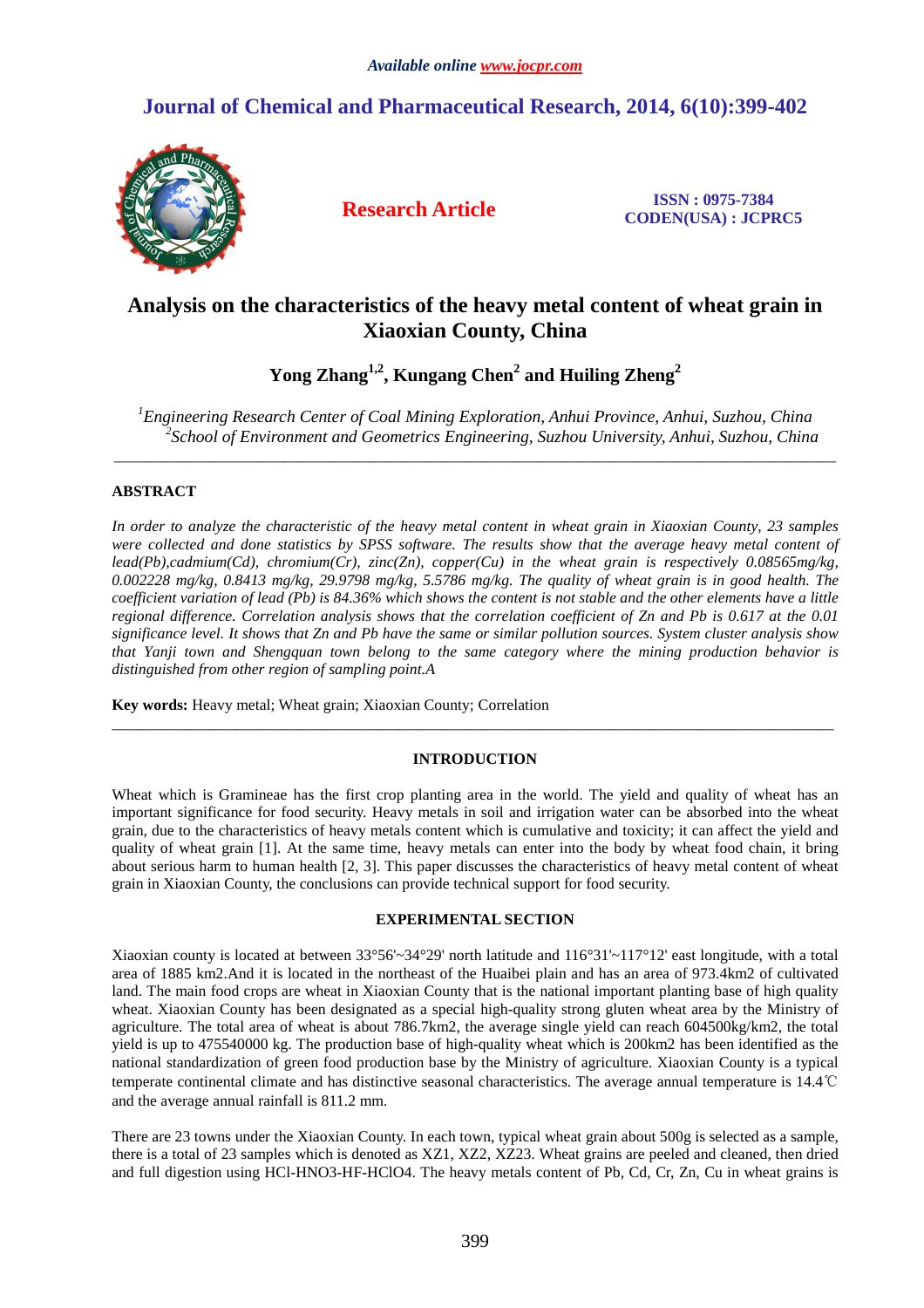detected by ICP-AES [4]. In order to ensure the accuracy of results, all the samples is detected 3 times that the detection value is averaged for the results .All data was processed with SPSS software.

*\_\_\_\_\_\_\_\_\_\_\_\_\_\_\_\_\_\_\_\_\_\_\_\_\_\_\_\_\_\_\_\_\_\_\_\_\_\_\_\_\_\_\_\_\_\_\_\_\_\_\_\_\_\_\_\_\_\_\_\_\_\_\_\_\_\_\_\_\_\_\_\_\_\_\_\_\_\_*

#### **RESULTS AND DISCUSSION**

There is statistics on heavy metal content in wheat grainhe using SPSS software; the results can be seen in Table1.

| Sample                                               | Pb               | C <sub>d</sub>                     | Cr        | Zn                 | Cu     |
|------------------------------------------------------|------------------|------------------------------------|-----------|--------------------|--------|
| XZ1                                                  | 0.0703           | 0.00183 0.761                      |           | 28.328 5.530       |        |
| X72                                                  | 0.0107           | 0.00200 0.779 30.814 5.825         |           |                    |        |
| XZ3                                                  | 0.0048           | 0.00107                            | 0.909     | 24.128             | 4.448  |
| <b>X74</b>                                           | 0.0386           | 0.00186 0.926 23.186 7.338         |           |                    |        |
| XZ5                                                  | 0.1833           | 0.00319                            |           | 0.825 26.857       | 5.266  |
| <b>XZ6</b>                                           | 0.2247           | 0.00103 0.845 46.135               |           |                    | 6.337  |
| <b>XZ7</b>                                           |                  | 0.1047 0.00209 0.979 38.423 6.171  |           |                    |        |
| <b>XZ8</b>                                           |                  | 0.0415 0.00109 0.512 35.094 5.311  |           |                    |        |
| XZ9                                                  |                  | 0.0842 0.00192 0.780 25.708 4.369  |           |                    |        |
| <b>XZ10</b>                                          | 0.0781           | 0.00421                            |           | 0.955 28.439       | 4.580  |
| <b>XZ11</b>                                          |                  | 0.0820 0.00670 0.976 30.352 6.528  |           |                    |        |
| XZ12                                                 | 0.1997           | 0.00287                            | 0.857     | 32.924 5.704       |        |
| XZ13                                                 |                  | 0.0010 0.00109 0.833 21.714 4.439  |           |                    |        |
| <b>XZ14</b>                                          | 0.0633           | 0.00218                            |           | 0.740 29.619       | 5.151  |
| XZ15                                                 |                  | 0.0100 0.00198 0.816 29.335 6.190  |           |                    |        |
| XZ16                                                 |                  | 0.0049 0.00109                     |           | 0.825 21.573       | 4.796  |
| <b>XZ17</b>                                          | 0.0371           | 0.00183 0.905 24.151 7.108         |           |                    |        |
| <b>XZ18</b>                                          |                  | 0.1833 0.00287                     |           | 0.793 25.069 4.583 |        |
| <b>XZ19</b>                                          |                  | 0.2345 0.00106 1.004 44.600 6.717  |           |                    |        |
| XZ20                                                 |                  | 0.0918 0.00196 0.969 36.156 6.173  |           |                    |        |
| XZ21                                                 | 0.0430           | 0.00091                            | 0.591     | 30.675 5.994       |        |
| X7.22                                                |                  | 0.0983 0.00220 0.906 29.522 5.133  |           |                    |        |
| XZ23                                                 |                  | 0.0804 0.00424 0.866 26.734 4.619  |           |                    |        |
| mean                                                 |                  | 0.085650.0022280.841329.97985.5786 |           |                    |        |
| minimum                                              |                  | 0.0010 0.00091                     |           | 0.512 21.573 4.369 |        |
| maximum                                              |                  | 0.2345 0.00670 1.004 46.135 7.338  |           |                    |        |
| standard deviation                                   |                  | 0.072260.0013520.11916.5441        |           |                    | 0.8957 |
| coefficient variation(%)84.36 60.67<br>$\sim$ $\sim$ | $\mathcal{C}$ .1 | $\frac{1}{11}$                     | $\cdot$ . | 14.16 21.82        | 16.06  |

**Table1 the heavy metal content in wheat grain** 

*Concentrations of the all elements are in mg/kg.* 

The average heavy metals content of Pb, Cd, Cr, Zn, Cu in wheat grain is 0.08565mg/kg, 0.002228mg/kg, 0.8413mg/kg, 29.9798mg/kg, and 5.5786mg/kg respectively. The range heavy metals content of Pb, Cd, Cr, Zn, Cu is 0.0010~0.2345 mg/kg, 0.00091~0.00670 mg/kg, 0.512~1.004 mg/kg, 21.573~46.135 mg/kg, 4.369~7.338 mg/kg respectively. On the basis of the national food health standards in China(Pb is 0.50,Cd is 0.10,Cr is 1.0,Zn is50.00,Cu is10.00), all the data of heavy metals is in the standards limits that only one kind of heavy metals(Cr) in just one sample beyond the standard limits. So the quality of wheat grain in Xiaoxian County is good as a whole and is not influenced by heavy metals.

The maximum content of Pb is in XZ19 (Shengquan town), minimum is in XZ13 (Zhangzhuangzhai town). The maximum content of Cd is in XZ11 (Baitu town), minimum is in XZ21 (Shilin town). The maximum content of Cr is in XZ19 (Shengquan town), minimum is in XZ8 (Wangzhai town). The maximum content of Zn is in XZ6 (Yanjji town), minimum is in XZ16 (Qinlong town). The maximum content of Cu is in XZ4 (Liutao town), minimum is in XZ9 (Zulou town). The maximum content of Pb and Cr is both in the XZ19 (Shengquan town), it shows that the XZ19 (Shengquan town) region influenced by heavy metals is serious that may be related to the regional mining activities. The content of Pb has remarkable regional different characteristics. The coefficient variation is 84.36%, there is strong external interference of the content of Pb .The coefficient variation of Cd is 60.67% that it has a slight outside disturbance. The coefficient variation of Cr, Zn,Cu is respectively 14.16%, 21.82%, 16.06%,it shows the regional difference is not obvious.

Correlation analysis that refers to the analysis of two or more related elements can be used to measure the elements among closely related [5]. Using Pearson correlation coefficient, correlation analysis was carried out on the heavy metal elements in wheat grain. In 99% confidence interval, significant correlation between Zn and Pb is 0.002, it indicates that Zn and Pb can be carried out correlation analysis. The correlation coefficient of Zn and Pb is 0.617, it shows that Zn and Pb may have the same or similar pollution sources and may have the same migration path caused by production activities. In 95% confidence interval, significant correlation between Zn and Cu is 0.043; it indicates that Zn and Cu can be carried out correlation analysis. The correlation coefficients of Zn and Cu is 0.426, related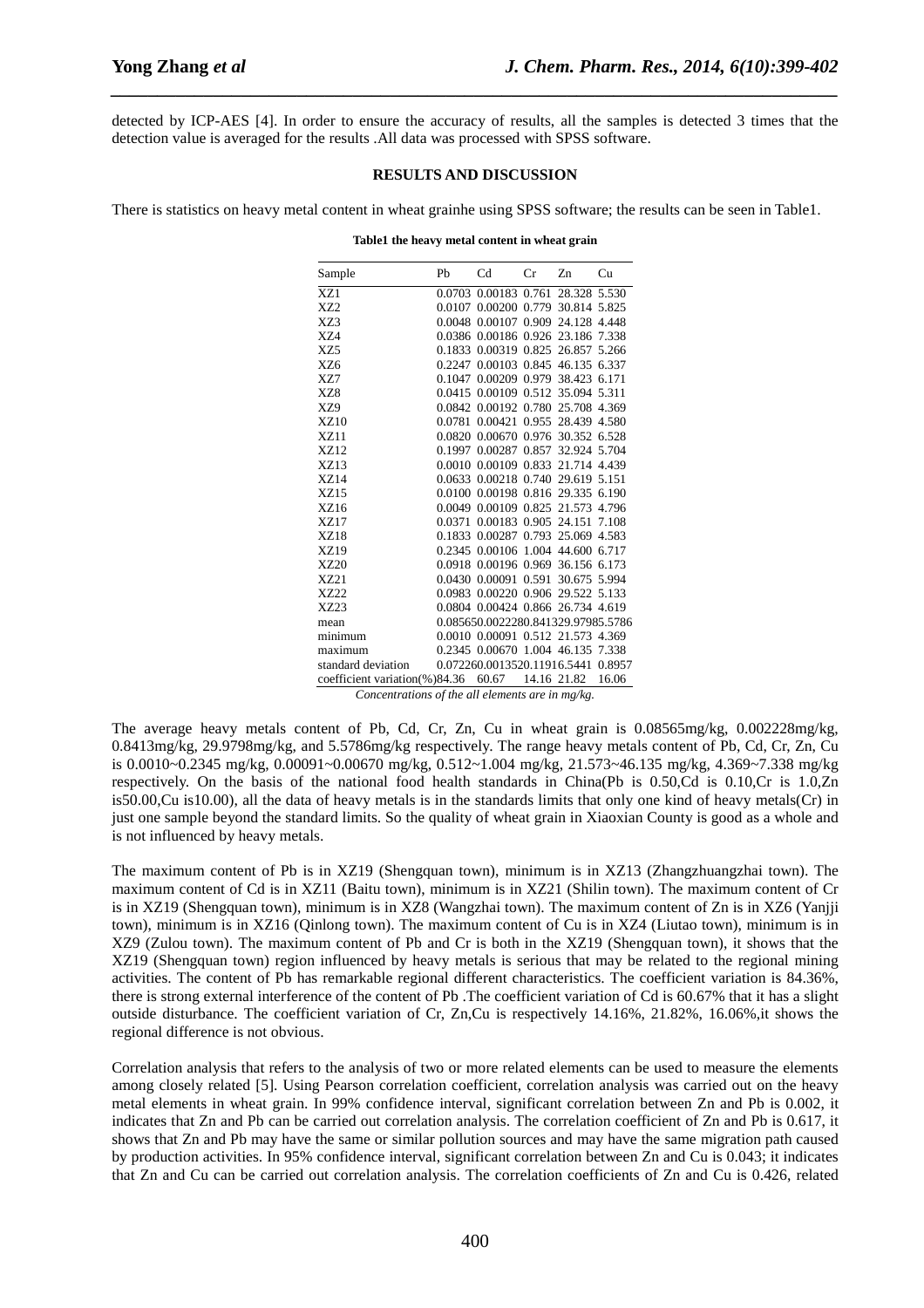degree is not strong. The remaining elements are not significantly correlated; these elements may come from different sources or different geochemical behavior.

*\_\_\_\_\_\_\_\_\_\_\_\_\_\_\_\_\_\_\_\_\_\_\_\_\_\_\_\_\_\_\_\_\_\_\_\_\_\_\_\_\_\_\_\_\_\_\_\_\_\_\_\_\_\_\_\_\_\_\_\_\_\_\_\_\_\_\_\_\_\_\_\_\_\_\_\_\_\_*

According to the same or similar characteristics of the sample as a class, cluster analysis can be used for classification on a number of sample point's area of classifying and grading. There are a total of 23 sampling points in the whole research region. Selecting the square Euclidean distance for sample classification basis, the clustering results of the heavy metals of Pb, Cd, Cr, Zn, and Cu in wheat grain is shown in Fig.1.



**Fig.1 Cluster analysis of heavy metal samples** 

At a distance of 1.5 level, the study area can be divided into 6 categories, the first category contains XZ14, XZ22, XZ15, XZ1, XZ10, XZ2, XZ21, XZ11, sampling number accounts for the largest proportion that it is 34.78%, this indicates that regional differences of the heavy metal content in wheat grain in Xiaoxian county is small as a whole. The sample XZ7 (Dulou town) is a single point in a class; this is because the heavy metal content in Dulou town soil is significantly higher than the other area samples. At a distance of 5 level, the study area can be divided into 3 categories, the sample XZ6 (Yanji town) and XZ19 (Shengquan town) is just 2 samples which belong to the same category. At a distance of 10 level, the study area can be divided into 2 categories on the whole, the sample point XZ6 (Yanji town) and XZ19 (Shengquan town) is just 2 samples which belong to the same category again, this is because the Yanji town and Shengquan town are important mining area in Xiaoxian county, the mining industry is much higher than other regions.

### **CONCLUSION**

This paper is the first time about the characteristics of heavy metal content in wheat grain in Xiaoxian county. The average heavy metals content of Pb, Cd, Cr, Zn, and Cu is respectively 0.08565 mg/kg, 0.002228 mg/kg, 0.8413 mg/kg, 29.9798 mg/kg, and 5.5786 mg/kg. Wheat grain quality is good as a whole, the contents of heavy metals are within the scope of the national food health standards. There are significant correlations between Zn and Pb that they may have the same or similar source or migration pathway. Clustering analysis shows that XZ6 (Yanji town) and XZ19 (Shengquan town) belong to the same category where the mining production behavior is distinguished from other region of sampling point.

The conclusions of this paper can be planted to provide basic data and technical guidance for wheat in Xiaoxian County.

### **Acknowledgements**

This work was supported by the funds "Anhui province university leading talent project (2014LJ01)", "The university outstanding talent development project" and "The National university students' innovation and entrepreneurship training project (201210379027)".